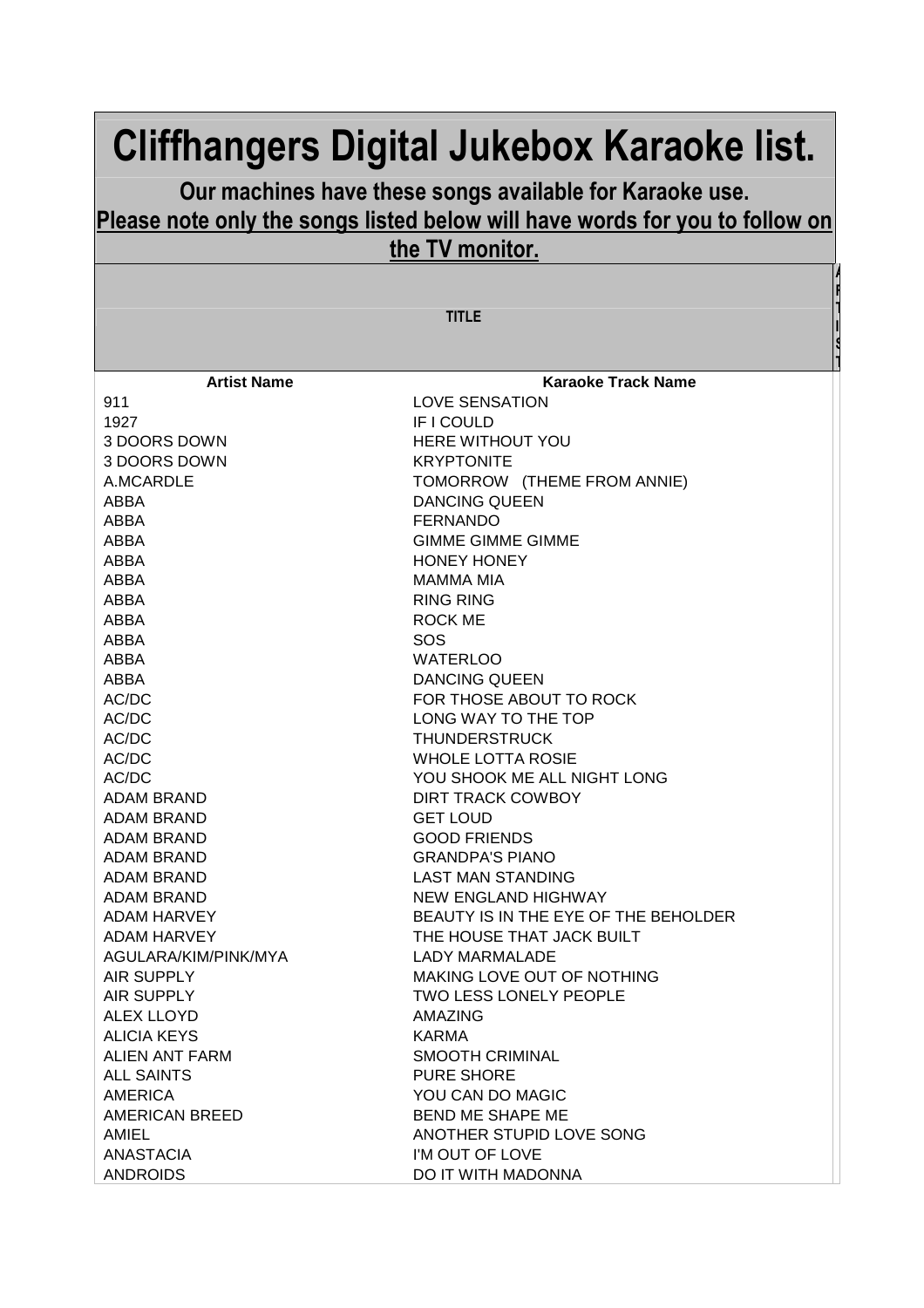ANGELS TAKE A LONG LINE ANGELS THE DOGS ARE TALKING ANIMALS THE **HOSE OF THE RISING SON** ANOTHY CALEA THE PRAYER AUSSIE TRADITIONAL CLICK GO THE SHEARS AUSSIE TRADITIONAL WALTZING MATILDA AUSTRALIAN CRAWL DOWNHEARTED AUSTRALIAN CRAWL RECKLESS AUSTRALIAN CRAWL THE BOYS LIGHT UP AUSTRALIAN POP IDOLS RISE UP AVRIL LAVIGNE COMPLICATED AVRIL LAVIGNE GIRLFRIEND AVRIL LAVIGNE SK8ER BOI AVRIL LAVIGNE WHEN YOU'RE GONE B J THOMAS HOOKED ON A FEELING B-52'S LOVE SHACK BABY ANIMALS EARLY WARNING BABY ANIMALS ONE WORD BABY ANIMALS RUSH YOU BACHELOR GIRL BUSES & TRAINS BACHELOR GIRL **EXECUTE:** LUCKY ME BACHELOR GIRL PERMISSION TO SHINE BACHMAN TURNER OVERDRIVE TAKIN' CARE OF BUSINESS BACHMAN TURNER OVERDRIVE YOU AIN'T SEEN NOTHING YET BACKSTREET BOYS THE EVERYBODY BAHA MEN BAHA MEN WHO LET THE DOGS OUT BANGLES THE MANIC MONDAY BARDOT INEED SOMEBODY BARDOT **POISON** BAY CITY ROLLERS BYE BYE BABY GOODBYE BEACH BOYS THE CALIFORNIA GIRLS BEACH BOYS THE FUN FUN FUN FUN BEACH BOYS THE SURFIN' USA BEATLES THE BACK IN THE USSR BEATLES THE COME TOGETHER BEATLES THE EIGHT DAYS A WEEK BEATLES THE GET BACK BEATLES THE **HELP** BEATLES THE **HEY JUDE** BEATLES THE **I SAW HER STANDING THERE** BEATLES THE NOWHERE MAN BEATLES THE REVOLUTION BEATLES THE TWIST AND SHOUT BECCY COLE BLACKWOOD HILL BECCY COLE THIS HEART BECKY COLE BIG GIRLS BECKY COLE REST IN PIECES BEE GEES SPICS & SPECS BEE GEES THE JIVE TALKING BEE GEES THE LOVE SO RIGHT BEE GEES THE NEW YORK MINING DISASTER

ANGELS AM I EVER GONNA SEE YOUR FACE BAD COMPANY CAN'T GET ENOUGH OF YOU LOVE BEATLES THE YOU'VE GOT TO HIDE YOUR LOVE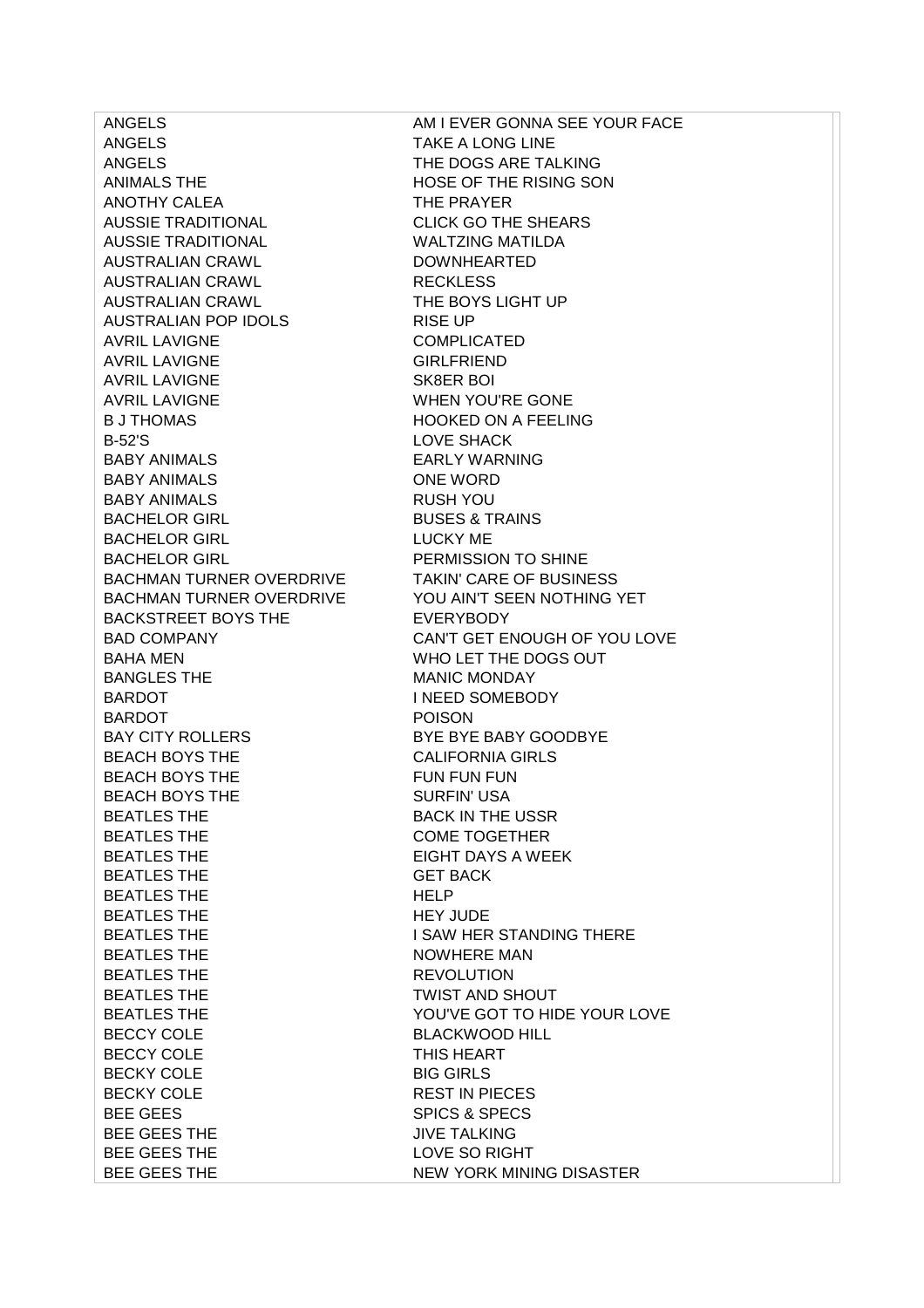BEE GEES THE NIGHT FEVER BEE GEES THE STAYING ALIVE BELINDA CARLISLE LEAVE A LIGHT ON FOR ME BEN E KING STAND BY ME BEN LEE CATCH MY DISEASE BERLIN BERLIN TAKE MY BREATH AWAY BETTE MIDLER THE ROSE BETTE MIDLER WIND BENEATH MY WINGS BEYONCE AND JAY Z CRAZY IN LOVE BEYONCE AND SHAKIRA BEAUTIFUL LIAR BIG AUDIO DYNAMITE RUSH (SITUATION NO WIN) BILL HALEY AND THE COMETS ROCK AROUND THE CLOCK BILL MEDLEY AND JENNIFER WARNES THE TIME OF MY LIFE BILLY FIELD BAD HABITS BILLY FIELD YOU WEREN'T IN LOVE WITH ME BILLY IDOL MONY MONY BILLY JOEL **A CONTROLL CONTROLLY SEE** MAY YOU ARE BILLY JOEL MY LIFE BILLY JOEL PIANO MAN BILLY JOEL SAY GOODBYE TO HOLLYWOOD BILLY JOEL UPTOWN GIRL BILLY JOEL YOU MAY BE RIGHT BILLY OCEAN WHEN THE GOING GETS TOUGH BILLY RAY CYRUS **ACHY BREAKY HEART** BILLY THORPE MOST PEOPLE I KNOW BILLY THORPE OVER THE RAINBOW BLACK EYED PEAS MEET ME HALFWAY BLACK EYED PEAS WHERE IS THE LOVE BLACK SORROWS CHAINED TO THE WHEEL BLACKFEATHER BOPPIN' THE BLUES BLU CANTRELL HIT 'EM UP STYLE (OOPS) BOB DYLAN HURRICANE BOB SEGER MAINSTREET BOB SEGER NIGHTMOVES BOB SEGER OLD TIME ROCK N ROLL BOB THE BUILDER CAN WE FIX IT BON JOVI IT'S MY LIFE BON JOVI LIVIN' ON A PRAYER BON JOVI WANTED DEAD OR ALIVE BONFUNK MC'S
SALL THE STYLER BRENDAN WALMSLEY ROSE & RODEO BRIAN CADD LET GO BRIAN CADD LITTLE RAY OF SUNSHINE BRIAN MCKNIGHT BACK AT ONE BRITNEY SPEARS 3 BRITNEY SPEARS BABY ONE MORE TIME BRITNEY SPEARS OOPS I DID IT AGAIN BRUCE SPRINGSTEEN BORN IN THE USA BRUCE SPRINGSTEEN DANCING IN THE DARK BRYAN ADAMS (EVERYTHING I DO) I DO IT FOR YOU BRYAN ADAMS SUMMER OF '69 BUDDY HOLLY EVERYDAY BUDDY HOLLY PEGGY SUE BUDDY HOLLY RAVE ON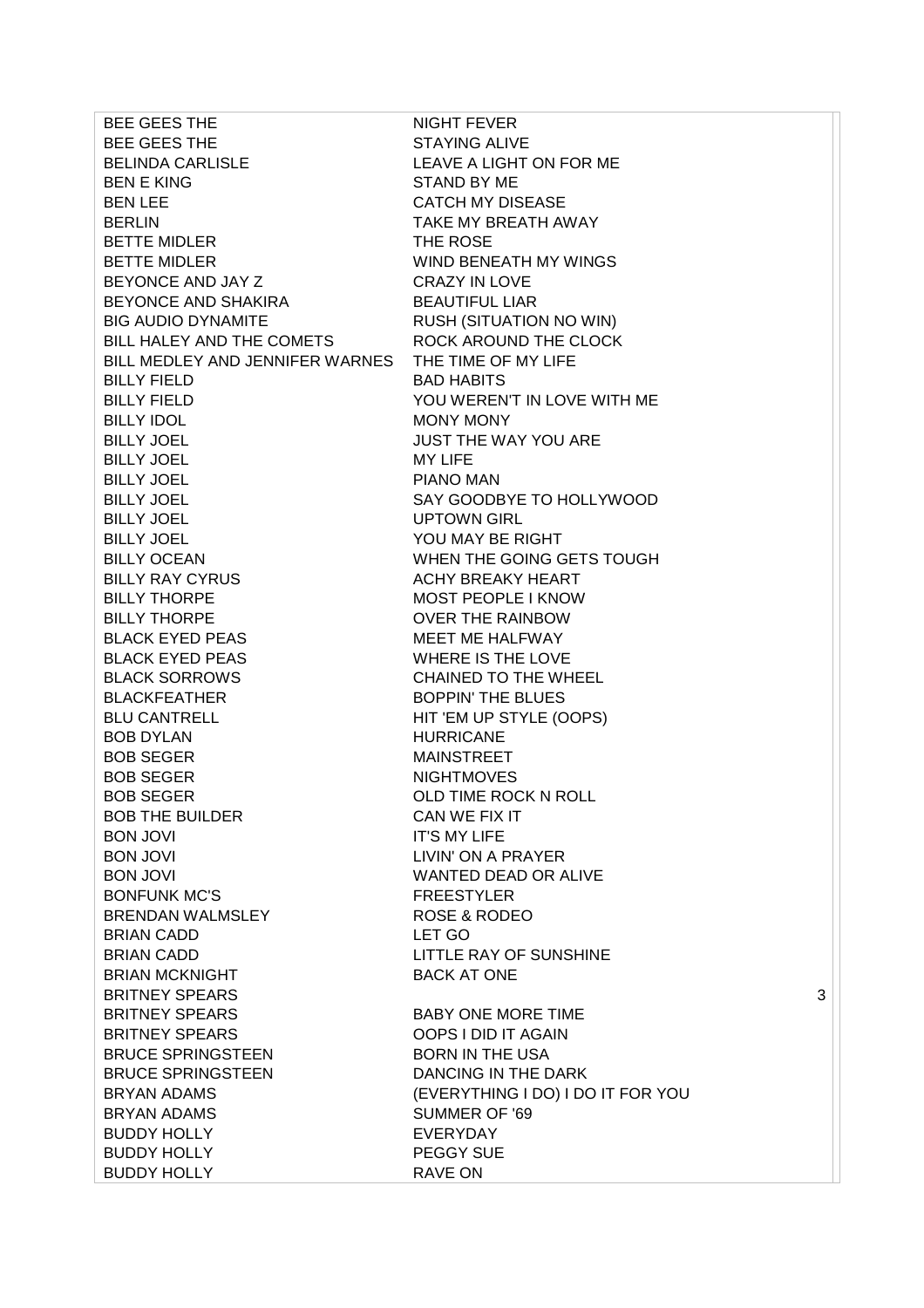CANDICE ALLEY FALLING CARLY SIMON YOU'RE SO VAIN CARPENTERS CLOSE TO YOU CARPENTERS PLEASE MR POSTMAN CASCADA EVACUATE THE DANCEFLOOR CASEY DONOVAN LISTEN TO YOUR HEART CAT EMPIRE HELLO HELLO CELINE DION BECAUSE YOU LOVED ME CELINE DION MY HEART WILL GO ON CHAKA KHAN I'M EVERY WOMAN CHER SHOOP SHOOP SONG CHOIRBOYS RUN TO PARADISE CHRIS FRANKLIN BLOKE CHRIS ISAAC WICKED GAME CHRISTINA AGUILERA BEAUTIFUL CHRISTINA AGUILERA COME ON OVER CHRISTINA AGUILERA GENNIE IN A BOTTLE CHRISTINA AGUILERA LADY MARMALADE CHRISTINA AGUILERA WHAT A GIRL WANTS CHRISTINE ANU ISLAND HOME CHRISTINE ANU PARTY CHRISTINE ANU SUNSHINE ON A RAINY DAY CHURCH THE THE UNGUARDED MOMENT COL JOYE OH YEAH UH HUH COLD CHISEL BOW RIVER COLD CHISEL COLD CHEAP WINE COLD CHISEL **FLAME TREES** COLD CHISEL KHE SAN COLD CHISEL MY BABY COLD CHISEL SATURDAY NIGHT COLD CHISEL STANDING ON THE OUTSIDE COLD CHISEL WHEN THE WAR IS OVER COLD CHISEL YOU GOT NOTHING I WANT COLDPLAY CLOCKS COLDPLAY YELLOW CONCRETE BLOND JOEY COOLIO GANGSTA'S PARADISE COSIMA DE VITO WHEN THE WAR IS OVER COUNTING CROWS MR. JONES CRAIG MCLACHLAN MONA CREED WITH ARMS WIDE OPEN CREEDENCE CLEARWATER REVIVAL BAD MOON RISING CREEDENCE CLEARWATER REVIVAL DOWN ON THE CORNER CREEDENCE CLEARWATER REVIVAL LOOKIN' OUT MY BACK DOOR CREEDENCE CLEARWATER REVIVAL MIDNIGHT SPECIAL CREEDENCE CLEARWATER REVIVAL PROUD MARY CREEDENCE CLEARWATER REVIVAL UP AROUND THE BEND CROWDED HOUSE BETTER BE HOME SOON CROWDED HOUSE DON'T DREAM ITS OVER CROWDED HOUSE DON'T DREAM ITS OVER CROWDED HOUSE SOMETHING SO STRONG CROWDED HOUSE WEATHER WITH YOU DADDY COOL COME BACK AGAIN

BUSHWACKERS **AND THE BAND PLAYED WALZING MATILDA**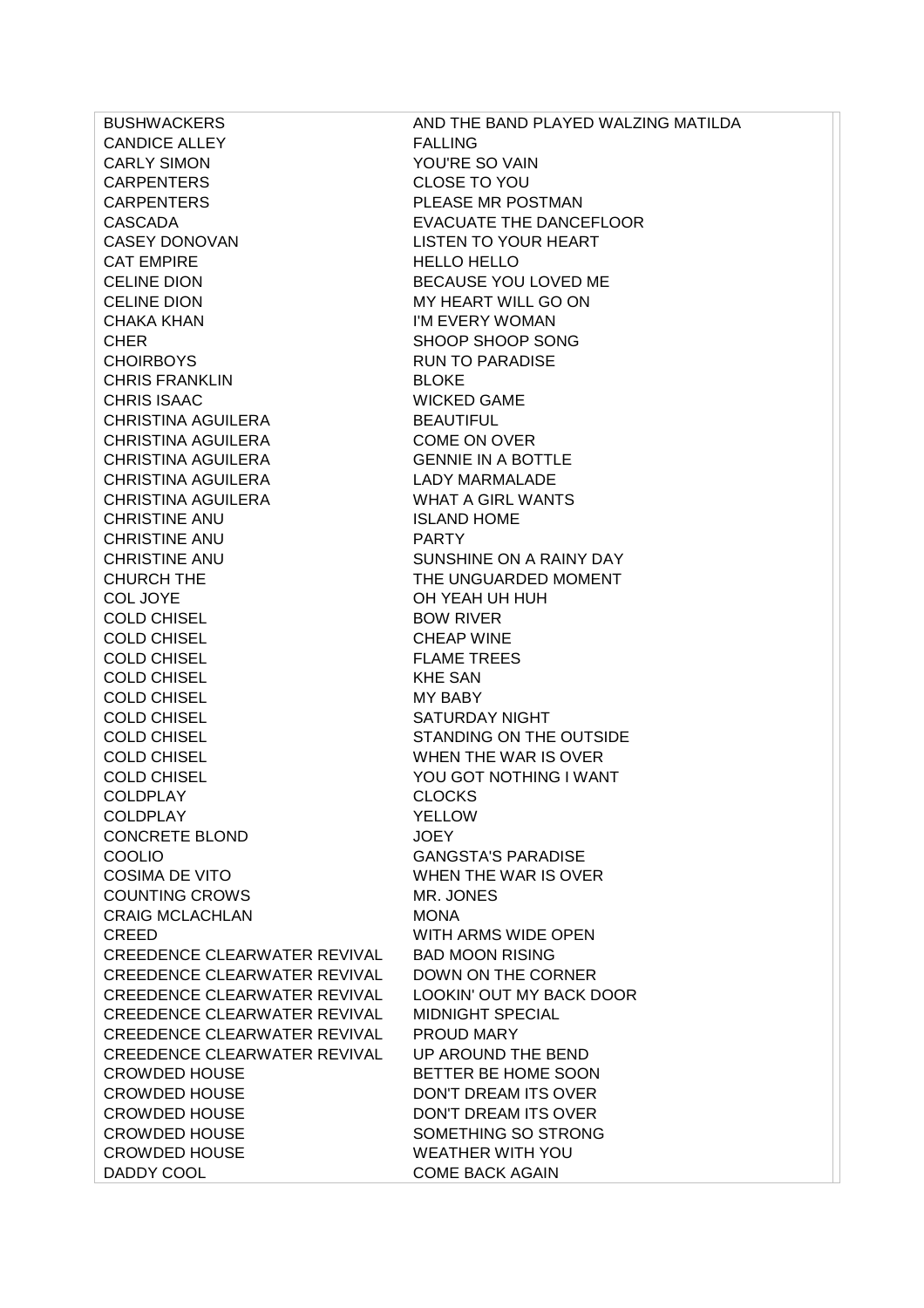DADDY COOL DADDY COOL DADDY COOL EAGLE ROCK DARREN HAYES POPULAR DARYL BRAITHWAITE AS DAYS GO BY DARYL BRAITHWAITE HORSES DAVE DOBBIN SLICE OF HEAVEN DAVID BOWIE LET'S DANCE DAVID GUETTA FEAT. AKON SEXY BITCH DEADSTAR DEEPER WATER DEAN MARTIN **THAT'S AMORE** DEBORAH CONWAY **IT'S ONLY THE BEGINNING** DEEP PURPLE SMOKE ON THE WATER DELTA GOODREM A LITTLE TOO LATE DELTA GOODREM BORN TO TRY DELTA GOODREM BORN TO TRY (DANCE MIX) DELTA GOODREM BUTTERFLY DELTA GOODREM INNOCENT EYES DELTA GOODREM LOST WITHOUT YOU DELTA GOODREM NOT ME NOT I DELTA GOODREM OUT OF THE BLUE DELTA GOODREM PREDICTABLE DELTA GOODREM THROW IT AWAY DELTA GOODREM & BRIAN MCFADDEN ALMOST HERE DESTINY'S CHILD INDEPENDENT WOMAN DESTINY'S CHILD SAY MY NAME DEVO WHIP IT DIANA ROSS STOP! IN THE NAME OF LOVE DIANNA KING SHY GUY DIDO WHITE FLAG DION AND THE BEMONTS THE WANDERER DIRE STRAITS WALK OF LIFE DIVINYLS BACK TO THE WALL DIVINYLS BOYS IN TOWN DIVINYLS I TOUCH MYSELF DIVINYLS PLEASURE & PAIN DIXIE CHICKS LANDSLIDE DIXIE CHICKS THERE'S YOUR TROUBLE DIXIE CHICKS WIDE OPEN SPACES DIZZEE RASCAL DANCE WIV ME DOBIE GRAY DRIFT AWAY DON MCLEAN AMERICAN PIE DOORS THE HELLO I LOVE YOU DOORS THE LIGHT MY FIRE DRAGON APRIL SUN IN CUBA DRAGON ARE YOU OLD ENOUGH DRAGON RAIN DYNAMIC HEPTONES SOUL KINDA FEELING EAGLES THE **HEARTACHE TONIGHT** EAGLES THE **HOTEL CALIFORNIA** EAGLES THE LYIN' EYES

DELTONES GET A LITTLE DIRT ON YOUR HANDS DIESEL RIGHT ON THE TIP OF MY TOGUE DUSTY SPRINGFIELD YOU DON'T HAVE TO SAY YOU LOVE ME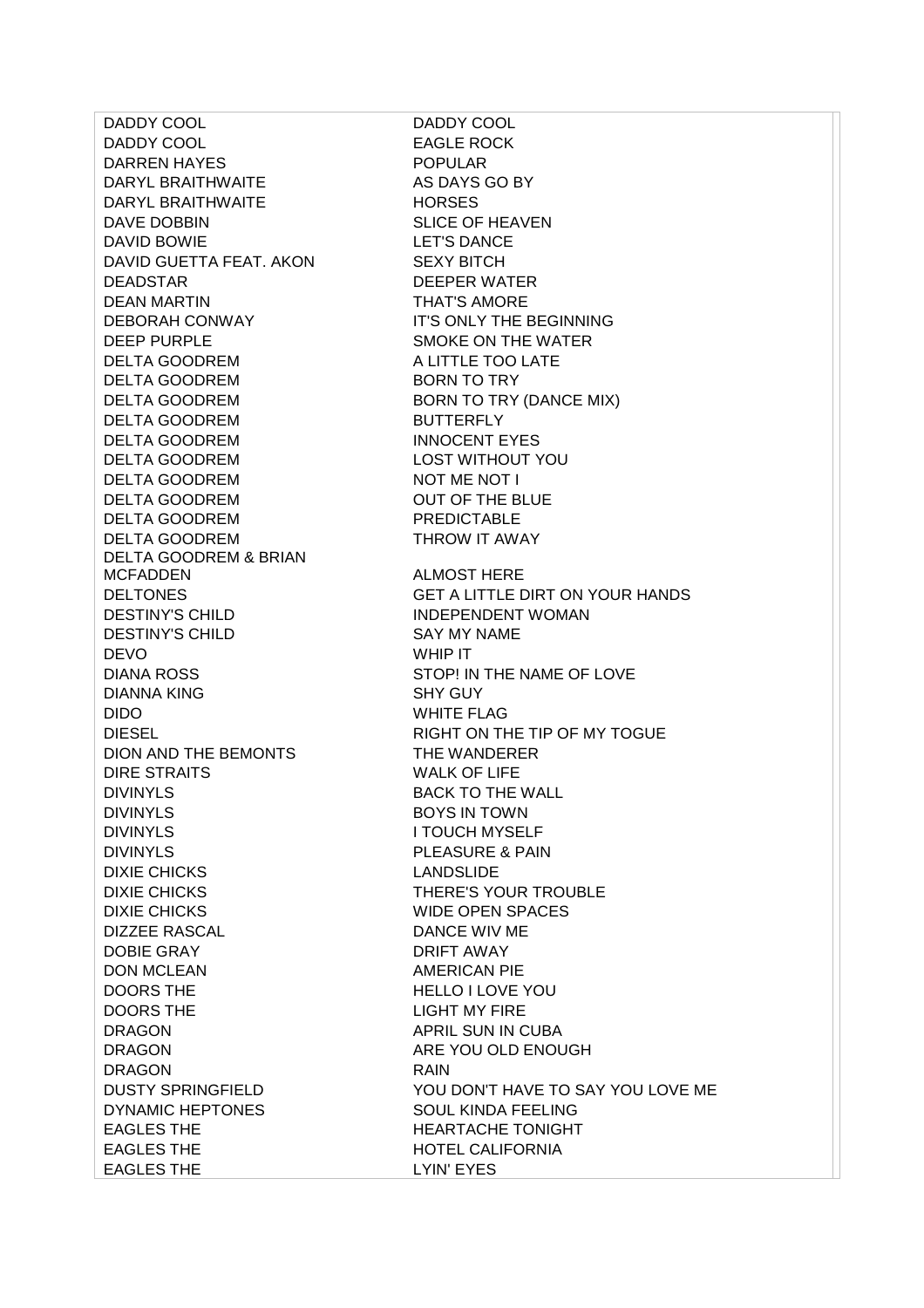EAGLES THE PEACEFUL EASY FEELIN' EAGLES THE TAKE IT EASY EAGLES THE TEQUILA SUNRISE EASYBEATS FRIDAY ON MY MIND EASYBEATS SHE'S SO FINE EDDIE COCHRAN SUMMERTIME BLUES ELTON JOHN CROCODILE ROCK ELTON JOHN DANIEL ELTON JOHN YOUR SONG ELVIS PRESLEY ALL SHOOK UP ELVIS PRESLEY BLUE SUEDE SHOES ELVIS PRESLEY HEARTBREAK HOTEL ELVIS PRESLEY IN THE GHETTO ELVIS PRESLEY LOVE ME TENDER ELVIS PRESLEY SUSPICIOUS MINDS EMINEM LOSE YOURSELF ENRIQUE IGLESIAS ESCAPE ESKIMO JOE FROM THE SEA EVERLY BROTHERS THE WAKE UP LITTLE SUSIE EVERMORE IT'S TOO LATE FAITH HILL BREATHE FERGIE BIG GIRLS DON'T CRY FERGIE GLAMOROUS FIVE MAN ELECTRIC BAND SIGNS FLEETWOOD MAC DON'T STOP FLEETWOOD MAC DREAMS FRANK SINATRA MY WAY FRANK SINATRA NEW YORK NEW YORK FUGEES THE KILLING ME SOFTLY GANGAJANG SOUNDS OF THEN GARBAGE SPECIAL GEORGE BREATHE IN NOW GEORGE THOROGOOD BAD TO THE BONE GERI HALLIWELL **IT'S RAINING MEN** GINA JEFFREYS JOSEPHINE GINA JEFFRIES DANCING WITH ELVIS GINA JEFFRIES GIRLS NIGHT OUT GINA JEFFRIES TWO STARS FELL GLORIA ESTAFAN EVERLASTING LOVE GOANNA SOLID ROCK GOO GOO DOLLS IRIS GOO GOO DOLLS IRIS GOOD CHARLOTTE DANCE FLOOR ANTHEM GRAEME CONNORS A LITTLE FURTHER GREEN DAY **TIME OF YOUR LIFE** 

EAGLES THE ONE OF THESE NIGHTS ELTON JOHN SATURDAY NIGHT'S ALRIGHT FOR FIGHTIN' ELTON JOHN AND KIKI DEE DON'T GO BREAKIN' MY HEART ELVIS PRESELY CAN'T HELP FALLING IN LOVE FALL OUT BOY **THANKS FOR THE MEMORIES** GABRIELLA CILMI DON'T WANT TO GO TO BED NOW GRAEME CONNORS THE ROAD LESS TRAVELLED GRANTLY DEE LET THE LITTLE GIRL DANCE GREEN DAY 21ST CENTURY BREAKDOWN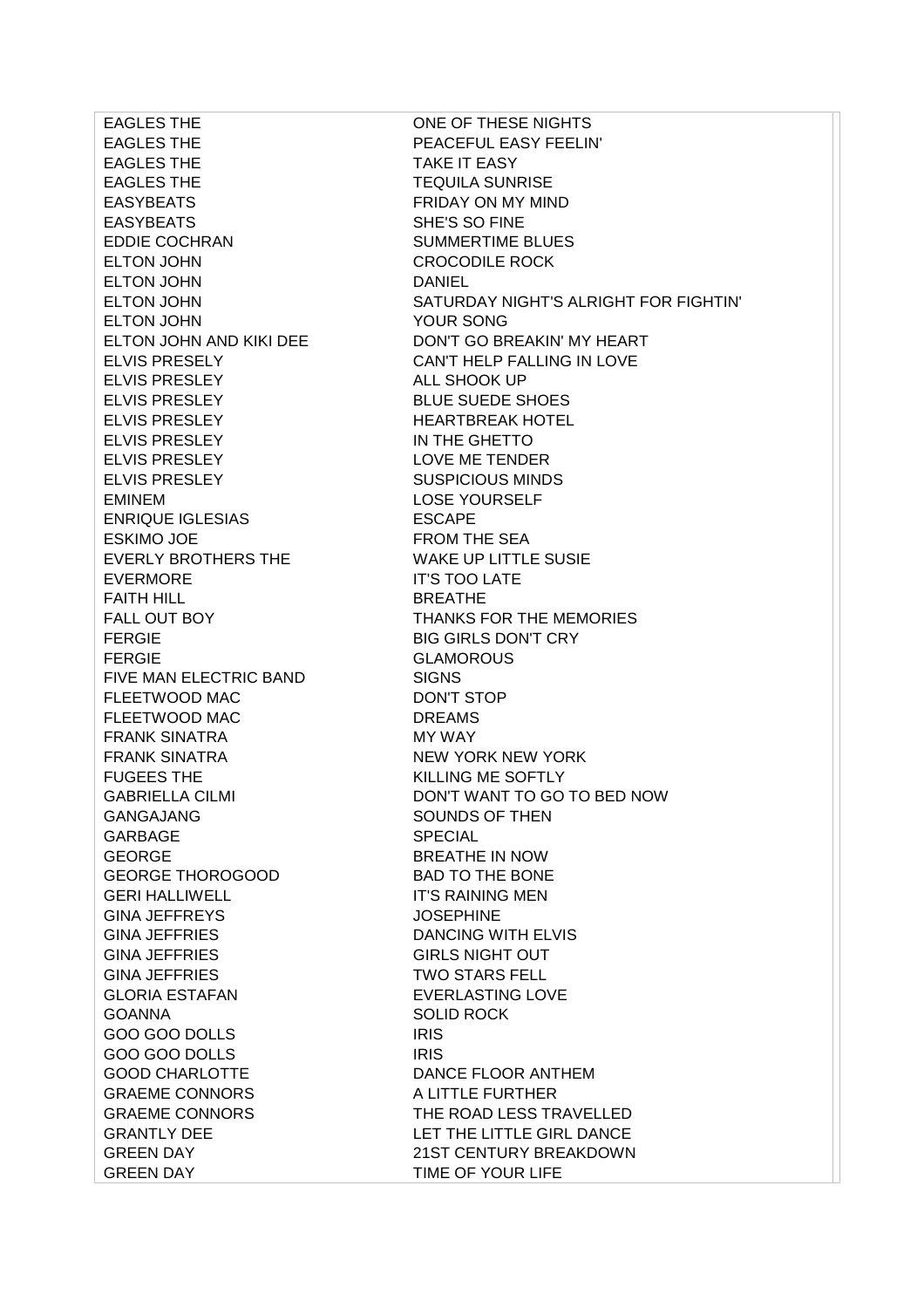GRINSPOON CHEMICAL HEART GRINSPOON DON'T CHANGE GRINSPOON HARD ACT TO FOLLOW GRINSPOON JUST ACE GUNS N ROSES SWEET CHILD OF MINE GUY SEBASTION ALL I NEED IS YOU GUY SEBASTION ANGELS BROUGHT ME HERE GUY SEBASTION KRYPTONITE GUY SEBASTION LIKE IT LIKE THAT GUY SEBASTION FEAT. JORDIN SPARKS ART OF LOVE GWEN STEFANI 4 IN THE MORNING GWYNETH PALTROW & HUEY LEWIS CRUISIN' HANSON MMMBOP HOLLY VALANCE KISS KISS HOODOO GURUS LIKE WOW WIPE OUT HOODOO GURUS MISS FREELOVE '69 HOODOO GURUS WHAT'S MY SCENE HOOTERS AND WE DANCED HUMAN NATURE & JOHN FARNHAM EVERYTIME YOU CRY HUNTERS & COLLECTORS DO YOU SEE WHAT I SEE HUNTERS & COLLECTORS HOLY GRAIL HUNTERS & COLLECTORS THROW YOUR ARMS AROUND ME HUNTERS & COLLECTORS WHEN THE RIVER RUNS DRY **IAN MOSS TUCKERS DAUGHTER** ICEHOUSE CRAZY ICEHOUSE GREAT SOUTHERN LAND IGGY POP REAL WILD CHILD IKE & TINA TURNER NUTBUSH CITY LIMITS INVERTIGO CHANCES ARE INXS DEVIL INSIDE INXS LISTEN LIKE THIEVES INXS MYSTIFY INXS NEED YOU TONIGHT INXS NEW SENSATION INXS ORIGINAL SIN INXS SUICIDE BLOND IRENE CARA FLASHDANCE - WHAT A FEELING J GEILS BAND CENTREFOLD JAMES BLUNDEL / DINGOS WAY OUT WEST JANET JACKSON TOGETHER AGAIN JASON MRAZ I'M YOURS JAY SEAN FEAT. LIL WAYNE DOWN JAY-Z FEAT. ALICIA KEYS EMPIRE STATE OF MIND JEBEDIAH LEAVING HOME JENIFER LOPEZ IF YOU HAD MY LOVE JENIFER LOPEZ LET'S GET LOUD JENNIFER LOPEZ WAITING FOR TONIGHT JENNY MORRIS SHE HAS TO BE LOVED JERRY LEE LEWIS GREAT BALLS OF FIRE JET ARE YOU GONNA BE MY GIRL JET COLD HARD BITCH

GREENDAY TIME OF YOUR LIFE JAMES BLUNT 1973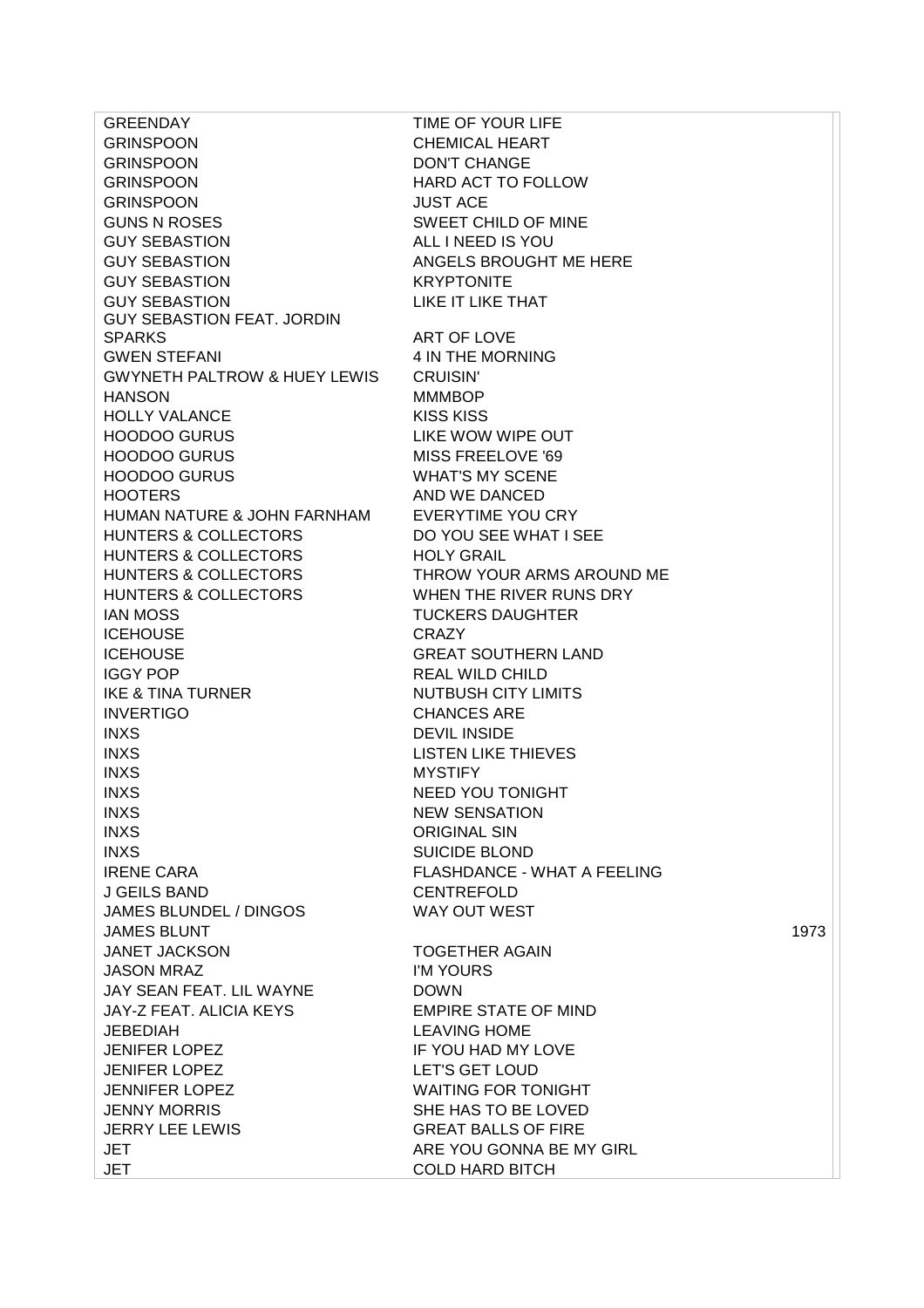JET GET ME OUTTA HERE **JET LOOK WHAT YOU DONE** JET ROLLOVER DJ JEWEL YOU WERE MEANT FOR ME JIM CROCE BAD BAD LEROY BROWN JIMMY BARNES DRIVING WHEELS JIMMY BARNES LAY DOWN YOUR GUNS JIMMY BARNES RIVER DEEP MOUNTAIN HIGH JIMMY BARNES WORKING CLASS MAN JIMMY BARNES & INXS GOOD TIMES JIMMY BUFFETT MARGARITAVILLE JOAN ARMATRADING DROP THE PILOT JOANN JETT I LOVE ROCK N ROLL JOANNE SO DAMN FINE JOANNE & BZ JACKIE JOE COCKER YOU ARE SO BEAUTIFUL JOEL TURNER THESE KIDS JOHHNY DIESEL & THE INJECTORS DON'T NEED LOVE JOHHNY O'KEEFE MOVE BABY MOVE JOHHNY O'KEEFE SHE WEARS MY RING JOHHNY O'KEEFE SHE'S MY BABY JOHHNY O'KEEFE SHOUT JOHN BUTLER TRIO BETTER THAN JOHN BUTLER TRIO SOMETHING'S GOTTA GIVE JOHN BUTLER TRIO ZEBRA JOHN COUGAR MELLENCAMP HURTS SO GOOD JOHN COUGAR MELLENCAMP JACK & DIANNE JOHN COUGAR MELLENCAMP R O C K IN THE USA JOHN DENVER THANK GOD I'M A COUNTRY BOY JOHN DENVER THANK GOD I'M A COUNTRY BOY JOHN FARNHAM AGE OF REASON JOHN FARNHAM BURN FOR YOU JOHN FARNHAM CHAIN REACTION JOHN FARNHAM HEARTS ON FIRE JOHN FARNHAM HELP JOHN FARNHAM PLEASE DON'T ASK ME JOHN FARNHAM SADIE THE CLEANING LADY JOHN FARNHAM TAKE THE PRESSURE DOWN JOHN FARNHAM THE LAST TIME JOHN FARNHAM TOUCH OF PARADISE JOHN FARNHAM TWO STRONG HEARTS JOHN FARNHAM YOU'RE THE VOICE JOHN LENNON IMAGINE JOHN MAYER BIGGER THAN MY BODY JOHN MAYER YOUR BODY IS A WONDERLAND JOHN PAUL YOUNG LOVE IS IN THE AIR JOHN PAUL YOUNG YESTERDAY'S HERO JOHN TRAVOLTA GREASED LIGHTNING JOHN TRAVOLTA & OLIVIA GREASE MEGAMIX JOHN TRAVOLTA AND OLIVIA SUMMER NIGHTS JOHN TRAVOLTA AND OLIVIA YOU FRE THE ONE THAT I WANT JOHN WILLIAMSON COOTAMUNDRA WATTLE

JOHHNY O'KEEFE SING (AND TELL THE BLUES SO LONG) JOHN FARNHAM & JIMMY BARNES WHEN SOMETHING IS WRONG WITH MY BABY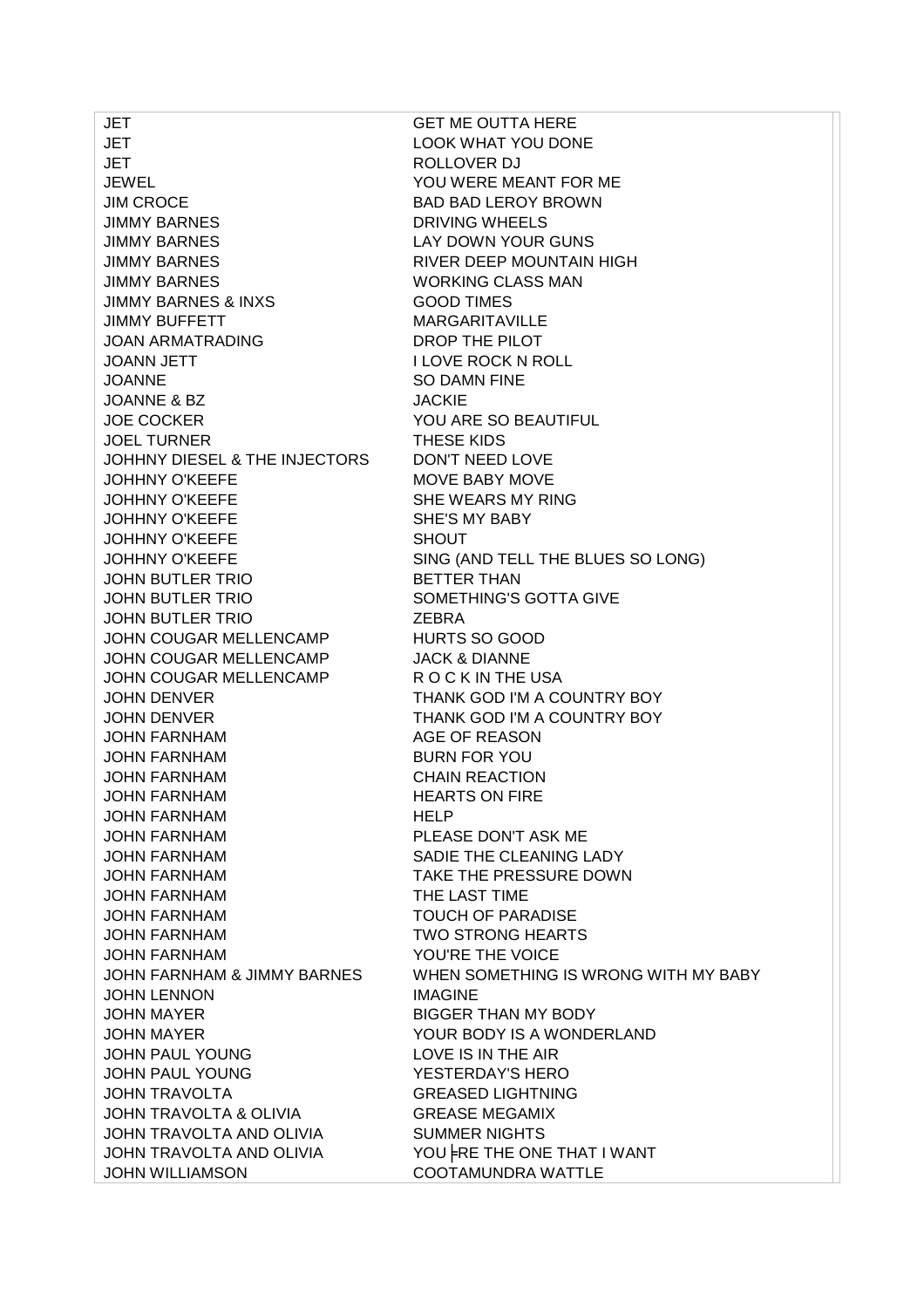JOHN WILLIAMSON OLD MAN EMU JOHN WILLIAMSON TRUE BLUE JOHNNY CASH RING OF FIRE JOHNNY DIESEL SOUL REVIVAL JOHNNY O'KEEFE WILD ONE JON ENGLISH HOLLYWOOD 7 JUSTIN TIMBERLAKE CRY ME A RIVER JUSTIN TIMBERLAKE LOVESTONED JUSTIN TIMBERLAKE ROCK YOUR BODY KANYE WEST STRONGER KASEY CHAMBERS BARRICADES AND BRICKWALLS KASEY CHAMBERS BLUEBIRD KASEY CHAMBERS HOLLYWOOD KASEY CHAMBERS IF I WERE YOU KASEY CHAMBERS LIKE A RIVER KASEY CHAMBERS MILLION TEARS KASEY CHAMBERS NOT PRETTY ENOUGH KASEY CHAMBERS PONY KASEY CHAMBERS THE CAPTAIN KASEY CHAMBERS WE'RE ALL GONNA DIE SOMEDAY KASEY CHAMBERS & PAUL KELLY ISTILL PRAY KATE CEREBRANO LOVE IS ALIVE KATE CEREBRANO PASH KATIE UNDERWOOD & DISCO MONTEGO BEAUTIFUL KATRINA & THE WAVES WALKING ON SUNSHINE KATY PERRY HOT N COLD KEITH URBAN **INEVER WORK ON A SUNDAY** KEITH URBAN WALKIN' THE COUNTRY KELLY CLARKSON MISS INDEPENDENT KENNY LOGGINS FOOTLOOSE KENNY ROGERS THE GAMBLER KENNY ROGERS THE GAMBLER KESHA TIK TOK KEVIN JOHNSON KID ROCK ALL SUMMER LONG KILLING HEIDI CALM DOWN KILLING HEIDI I AM KILLING HEIDI MASCARA KILLING HEIDI WEIR KISS GOD GAVE ROCK N ROLL TO YOU KISS I WAS MADE FOR LOVING YOU KNACK THE MY SHARONA KNACK THE MY SHARONA KOOL AND THE GANG CELEBRATION KYLIE MINOGUE BETTER THE DEVIL YOU KNOW KYLIE MINOGUE CAN'T GET YOU OUT OF MY HEAD KYLIE MINOGUE **I SHOULD BE SO LUCKY** KYLIE MINOGUE **I'M SPINNING AROUND** KYLIE MINOGUE **LOCOMOTION** 

JOHN WILLIAMSON HOME AMONG THE GUM TREES KATE CEREBRANO YOUNG BOYS ARE MY WEAKNESS ROCK N ROLL I GAVE YOU THE BEST YEARS OF MY LIFE KYLIE MINOGUE **I CAN'T GET YOU OUT OF MY HEAD** KYLIE MINOGUE SPINNING AROUND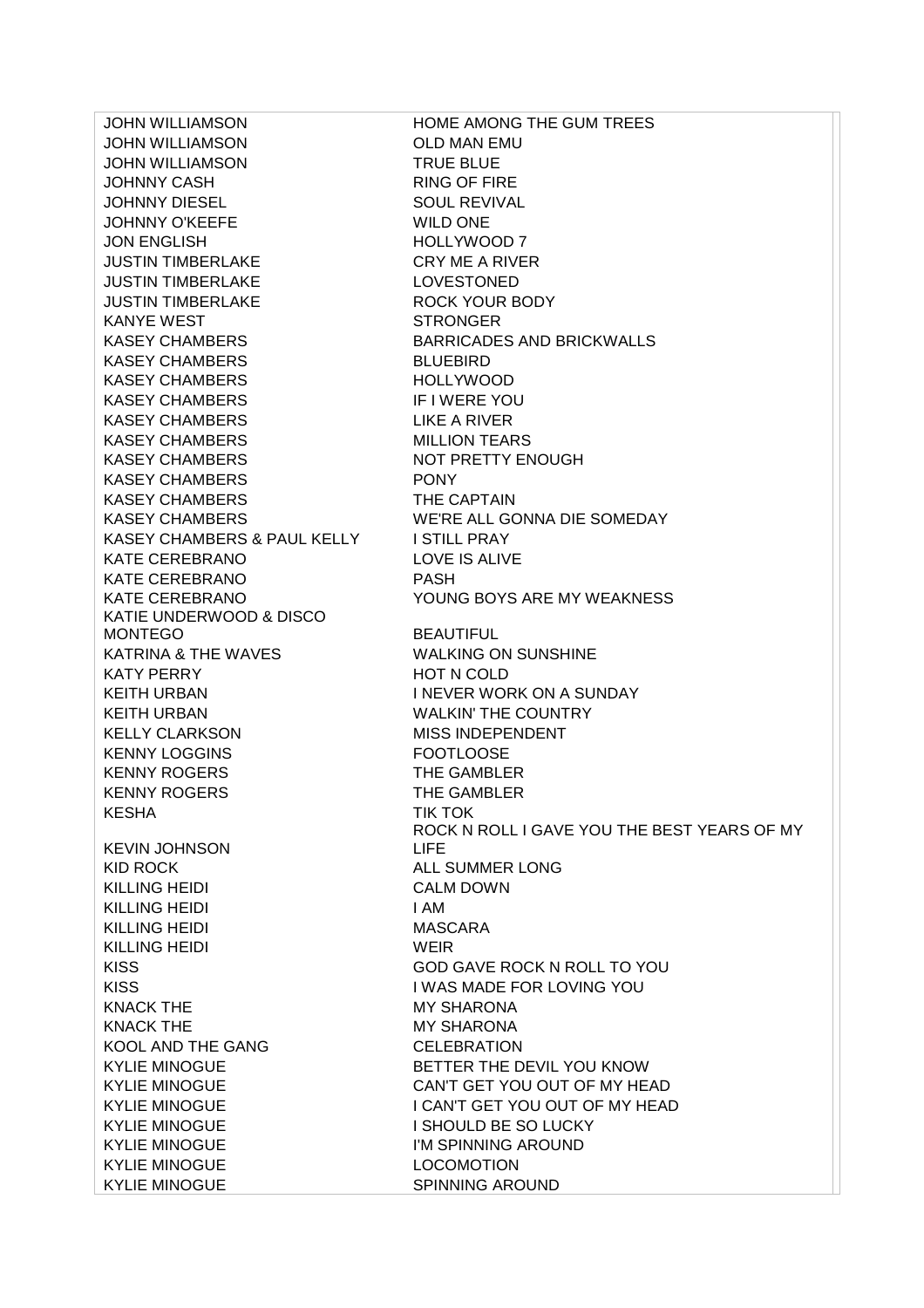LA ROUX BULLETPROOF LADY GAGA BAD ROMANCE LADY GAGA JUST DANCE LEE KERNAGHAN SHE'S MY UTE LEE KERNAGHAN THE OUTBACK CLUB LESLEY GORE IT'S MY PARTY LINKIN PARK IN THE END LITTLE EVA LOCOMOTION LITTLE RIVER BAND HELP IS ON THE WAY LITTLE RIVER BAND PLAYING TO WIN LITTLE RIVER BAND REMINISCING LIVING END ALL TORN DOWN LIVING END THE WHITE NOISE LONESTAR AMAZED LOS DEL RIO MACARENA LOU BEGA MAMBO NO. 5 MACHINE GUN FELLATIO ROLLERCOASTER MADISON AVENUE DON'T CALL ME BABY MADONNA LIKE A VIRGIN MADONNA VOGUE MANFRED MANN DO WAH DIDDY MANFRED MANN DO WAH DIDDY DIDDY MARCIA HINES SHINING MARCIA HINES TIME OF OUR LIVES MARCIA HINES WITHOUT YOU MAROON 5 MAKES ME WONDER MAROON 5 THIS LOVE MARY J BLIGE FAMILY AFFAIR MATCHBOX TWENTY UNWELL MAX MERRIT SALIPPING AWAY MELINDA SCHNEIDER COUNT TO THREE MELINDA SCHNEIDER I WANNA BE MARRIED MELINDA SCHNEIDER REAL PEOPLE MEN AT WORK DOWN UNDER MEN AT WORK WHO CAN IT BE NOW MENTAL AS ANYTHING BARBADOS

LEANNE RIMES CAN'T FIGHT THE MOONLIGHT LED ZEPPLIN STAIRWAY TO HEAVEN LEE & TANIA KERNAGHAN A BUSHMAN CAN'T SURVIVE LEE KERNAGHAN BOYS FROM THE BUSH LEONARDO'S BRIDE EVEN WHEN I'M SLEEPING LILY ALLEN 22 LOUIS ARMSTRONG WHAT A WONDERFUL WORLD LUCKY STARR IN THE BEEN EVERYWHERE LYNYRD SKYNRD SWEET HOME ALABAMA MADISON AVENUE WHO THE HELL ARE YOU MADONNA DON'T CRY FOR ME ARGENTINA MASTERS APPRENTICES NEEDLE IN A HAT STACK MASTERS APPRENTICES TURN UP YOUR RADIO MASTER'S APPRENTICES IT'S BECAUSE I LOVE YOU MEATLOAF **I WOULD DO ANYTHING FOR LOVE** MEATLOAF PARADISE BY THE DASHBOARD LIGHT MENTAL AS ANYTHING HE'S JUST NO GOOD FOR YOU MENTAL AS ANYTHING IF YOU LEAVE ME CAN I COME TOO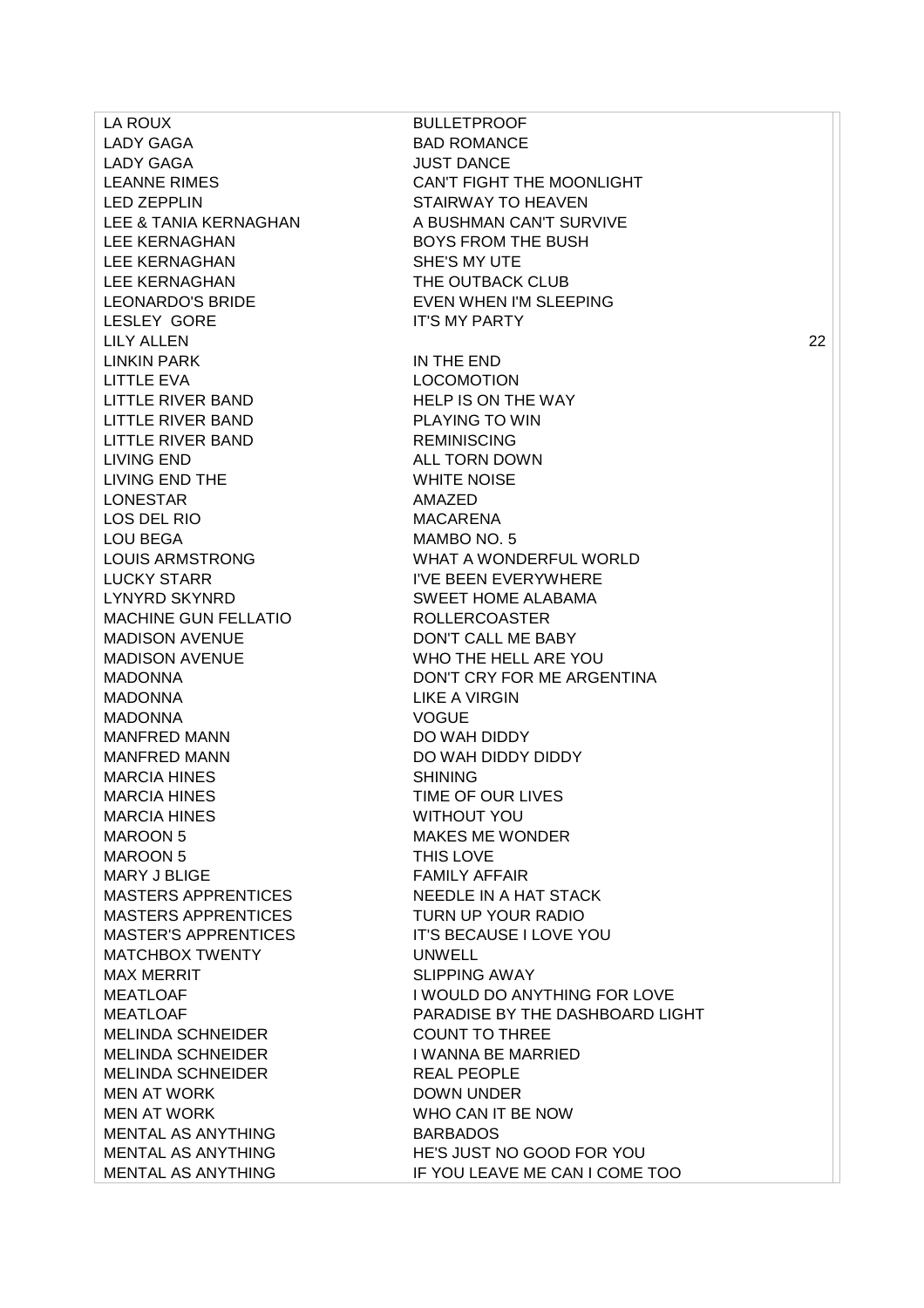MENTAL AS ANYTHING LIVE IT UP MENTAL AS ANYTHING NIPS ARE GETTING BIGGER METRO STATION SHAKE IT MGMT BELECTRIC FEEL MICHAEL BUBLE HAVEN'T MET YOU YET MICHAEL JACKSON THIS IS IT MIDNIGHT OIL BEDS ARE BURNING MIDNIGHT OIL **EXECUTE:** FORGOTTEN YEARS MIDNIGHT OIL **KING OF THE MOUNTAIN** MIDNIGHT OIL POWER & THE PASSION MIDNIGHT OIL US FORCES MIKA GRACE KELLY MIKA LOVE TODAY MILEY CYRUS 7 THINGS MILEY CYRUS **EXECUTE:** PARTY IN THE U.S.A. MISSY HIGGINS SCAR MISSY HIGGINS TEN DAYS MISSY HIGGINS **THE SPECIAL TWO** MISSY HIGGINS **THIS IS HOW IT GOES** MIXTURES THE PUSHBIKE SONG MONDO ROCK COME SAID THE BOY MONDO ROCK COOL WORLD MONKEES THE I'M A BELIEVER MOVING PICTURES WHAT ABOUT ME NATALIE IMBRUGLIA TORN NELLY NELLY **HOT IN HERE** NELLY AND KELLY ROWLAND DILEMMA NELLY FURTADO I'M LIKE A BIRD NELLY FURTADO TURN OFF THE LIGHTS NICKELBACK HOW YOU REMIND ME NICKELBACK SOMEDAY NICKY WEBSTER STRAWBERRY KISSES NO DOUBT DON'T SPEAK NOISEWORKS HOT CHILLI WOMAN NOISEWORKS NO LIES NOISEWORKS TAKE ME BACK NORAH JONES COME AWAY WITH ME NORAH JONES DON'T KNOW WHY NORMIE ROWE SHAKIN' ALL OVER NZ TRADITIONAL POKAREKAREAHA OASIS WONDERWALL OLD 55 LOOKING FOR AN ECHO OLD 55 LOOKING FOR AN ECHO ORIANTHI ACCORDING TO YOU PARTRIDGE FAMILY ITHINK I LOVE YOU PAUL KELLY BEFORE TOO LONG PAUL KELLY DUMB THINGS PAUL KELLY TO HER DOOR PAULINI ANGEL EYES

MONKEES **HEY HEY WE'RE THE MONKEES** NANCY SINATRA THESE BOOTS ARE MADE FOR WALKING OLIVIA NEWTON JOHN HOPELESSLY DEVOTED TO YOU OTIS REDDING SITTING ON THE DOCK OF THE BAY PAT BENETAR **HIT ME WITH YOUR BEST SHOT**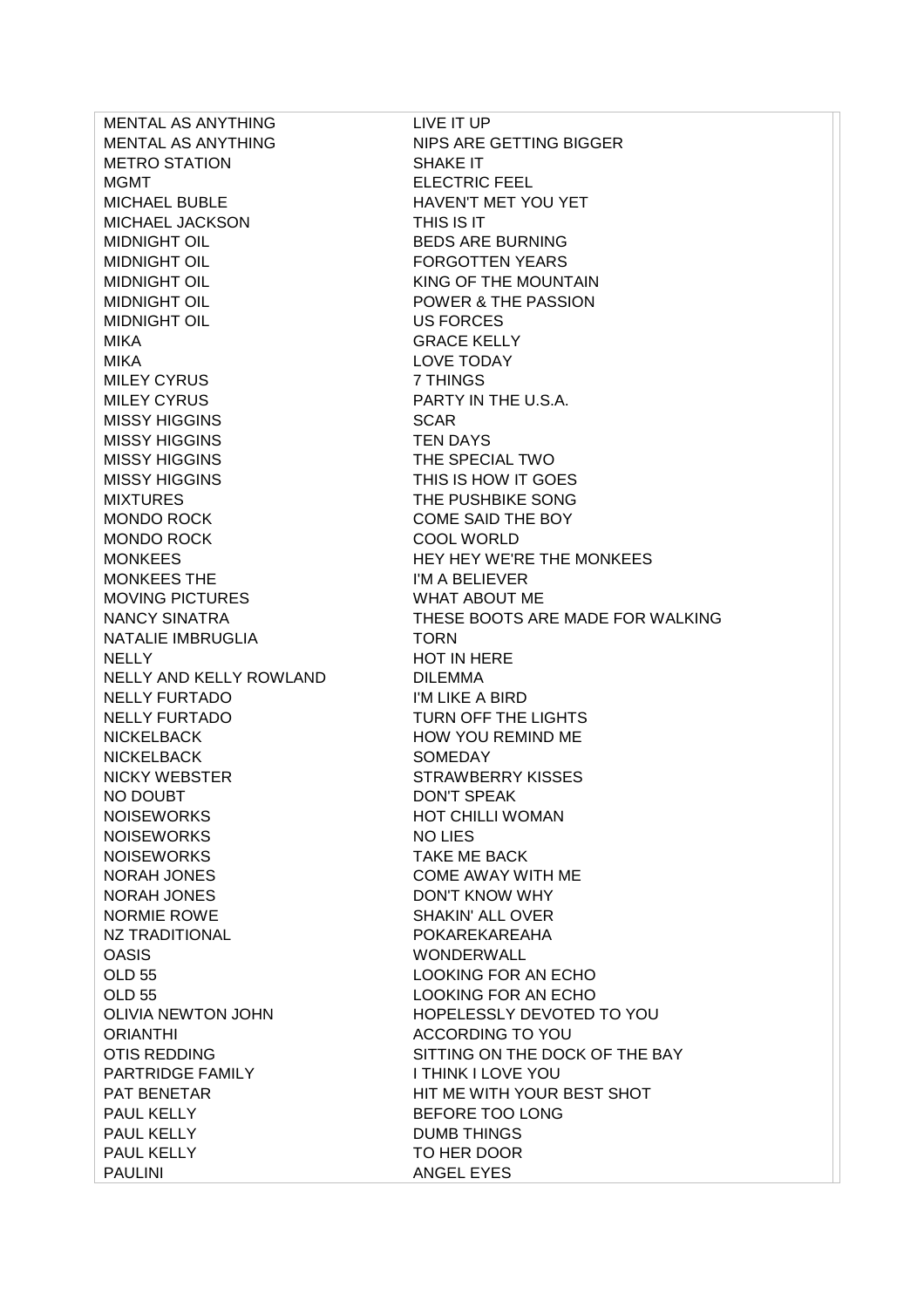PETE MURRAY FEELER PETE MURRAY SO BEAUTIFUL PETER ALEN I GO TO RIO PETER ALEN TENTERFIELD SADDLER PHIL COLLINS A GROOVY KIND OF LOVE PINK GET THIS PARTY STARTED PINK SO WHAT POWDERFINGER LOST AND RUNNING POWDERFINGER LOVE YOUR WAY POWDERFINGER MY HAPPINESS POWDERFINGER ON MY MIND POWDERFINGER SINCE YOU BEEN GONE POWDERFINGER STUMBLIN PSEUDO ECHO **FUNKY TOWN** QUEEN BOHEMIAN RHAPSODY QUEEN WE WILL ROCK YOU RADIATORS GIMME HEAD RED HOT CHILI PEPPERS HUMP DE BUMP REGURGITATOR POLYESTER GIRL RICHARD CLAPTON GIRLS ON THE AVENUE RICK PRICE NOT A DAY GOES BY RICKY MARTIN LIVIN' LA VIDA LOCA RIGHTEOUS BROTHERS THE UNCHAINED MELODY RIHANNA DISTURBIA RIHANNA SHUT UP AND DRIVE RIHANNA UMBRELLA RITCHIE VALENS LA BAMBA ROB THOMAS LITTLE WONDERS ROB THOMAS SOMEDAY ROBBIE WILLIAMS BETTER MAN ROBBIE WILLIAMS BODIES ROBBIE WILLIAMS MILLENIUM ROCK MELONS THAT WORD ROCKMELONS AIN'T NO SUNSHINE ROD STEWART HOT LEGS ROD STEWART YOUNG TURKS ROD STEWART YOUR IN MY HEART ROGUE TRADERS VOODOO CHILD ROLF HARRIS JAKE THE PEG ROLF HARRIS TIE ME KANGAROO DOWN ROMANTICS WHAT I LIKE ABOUT YOU ROSE TATTOO BAD BOY FOR LOVE ROXETTE **IT MUST HAVE BEEN LOVE** ROXUS WHERE ARE YOU NOW ROY ORBISON PRETTY WOMAN RUSSEL MORRIS THE REAL THING S<sub>2S</sub> SISTER S2S WHAT'S A GIRL TO DO SANTANA FEAT MICHELLE BRANCH THE GAME OF LOVE

PETER ALEN **ISTILL CALL AUSTRALIA HOME** PINK PINK EXAMPLE EXAMPLE ALONE (I'M LONELY) QUEEN CRAZY LITTLE THING CALLED LOVE REG REGAN AM I EVER GONNA SEE THE BIF AGAIN RIGHTEOUS BROTHERS THE YOU'VE LOST THAT LOVIN' FEELIN'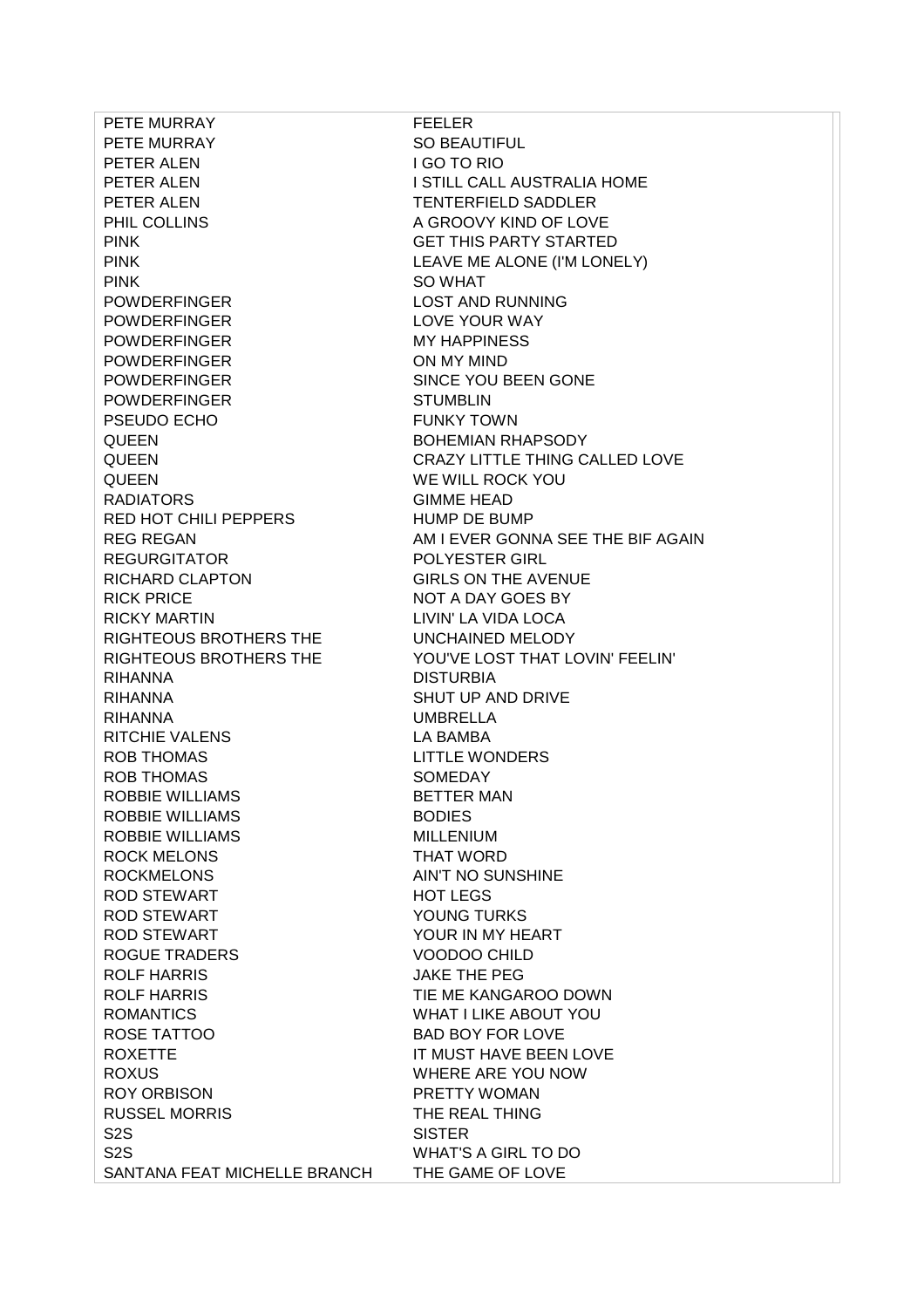| SANTANA FEAT ROB THOMAS       | <b>SMOOTH</b>                      |
|-------------------------------|------------------------------------|
| <b>SARA STORER</b>            | <b>BUFFALO BILL</b>                |
| <b>SARA STORER</b>            | <b>MANTRAP</b>                     |
| SARA STORER & JOHN WILLIAMSON | <b>RAINING ON THE PLAINS</b>       |
| SAVAGE GARDEN                 | I KNEW I LOVED YOU                 |
| <b>SAVAGE GARDEN</b>          | TRULY MADLY DEEPLY                 |
| <b>SCANDAL'US</b>             | <b>ME MYSELF &amp; I</b>           |
| <b>SCREAMING JETS</b>         | <b>BETTER</b>                      |
| <b>SCREAMING JETS</b>         | <b>HELPING HAND</b>                |
| <b>SEAN KINGSTON</b>          | <b>BEAUTIFUL GIRLS</b>             |
| <b>SEEKERS</b>                | I'LL NEVER FIND ANOTHER YOU        |
| <b>SEEKERS</b>                | THE CARNIVAL IS OVER               |
| <b>SEEKERS</b>                | WE ARE AUSTRALIAN                  |
| <b>SEEKERS</b>                | WORLD OF OUR OWN                   |
| <b>SELWYN</b>                 | <b>RICH GIRL</b>                   |
| <b>SEPTEMBER</b>              | CRY FOR YOU                        |
| <b>SHAKAYA</b>                | <b>STOP CALLING ME</b>             |
| <b>SHAKIRA</b>                | UNDERNEATH YOUR CLOTHES            |
| <b>SHAKIRA</b>                | WHENEVER WHEREVER                  |
| <b>SHANIA TWAIN</b>           | ANY MAN OF MINE                    |
| <b>SHANIA TWAIN</b>           | FROM THIS MOMENT ON                |
| <b>SHANIA TWAIN</b>           | MAN I FEEL LIKE A WOMAN            |
| <b>SHANIA TWAIN</b>           | MAN! I FEEL LIKE A WOMAN           |
| <b>SHANIA TWAIN</b>           | THAT DON'T IMPRESS ME MUCH         |
| <b>SHANIA TWAIN</b>           | YOUR STILL THE ONE                 |
| <b>SHANLEY DELL</b>           | YOUR OWN SWEET TIME                |
| <b>SHANNON NOLL</b>           | <b>BURN</b>                        |
| <b>SHANNON NOLL</b>           | COME ON AUSSIE COME ON             |
| <b>SHANNON NOLL</b>           | <b>DRIVE</b>                       |
| <b>SHANNON NOLL</b>           | <b>LEARN TO FLY</b>                |
| <b>SHANNON NOLL</b>           | <b>LOUD</b>                        |
| <b>SHANNON NOLL</b>           | THE WAY THAT I FEEL                |
| <b>SHANNON NOLL</b>           | <b>WHAT ABOUT ME</b>               |
| <b>SHERBET</b>                | <b>HOWZAT</b>                      |
| SHERYL CROW                   | ALL I WANNA DO                     |
| <b>SILVERCHAIR</b>            | <b>FREAK</b>                       |
| <b>SILVERCHAIR</b>            | THE GREATEST VIEW                  |
| <b>SIMON AND GARFUNKLE</b>    | <b>MRS. ROBINSON</b>               |
| <b>SKYHOOKS</b>               | ALL MY FRIENDS ARE GETTING MARRIED |
| <b>SKYHOOKS</b>               | <b>HORROR MOVIE</b>                |
| <b>SLIM DUSTY</b>             | <b>CHARLEVILLE</b>                 |
| <b>SLIM DUSTY</b>             | <b>DUNCAN</b>                      |
| <b>SLIM DUSTY</b>             | <b>G'DAY G'DAY</b>                 |
| <b>SLIM DUSTY</b>             | <b>INDIAN PACIFIC</b>              |
| <b>SLIM DUSTY</b>             | LEAVE HIM IN THE LONG YARD         |
| <b>SLIM DUSTY</b>             | LIGHTS ON THE HILL                 |
| <b>SLIM DUSTY</b>             | LOOKING FORWARD LOOKING BACK       |
| <b>SLIM DUSTY</b>             | PLAINS OF PEPPIMENARTI             |
| <b>SLIM DUSTY</b>             | PUB WITH NO BEER                   |
| <b>SLIM DUSTY</b>             | REDBACK ON THE TOILET STREET       |
| <b>SLIM DUSTY</b>             | RINGER FROM THE TOP END            |
| <b>SLIM DUSTY</b>             | <b>WALK A COUNTRY MILE</b>         |
| <b>SLIM DUSTY</b>             | WE'VE DONE US PROUD                |
|                               |                                    |
| SLIM DUSTY & TROY CASSAR DALY | THE BIGGEST DISSAPOINTMENT         |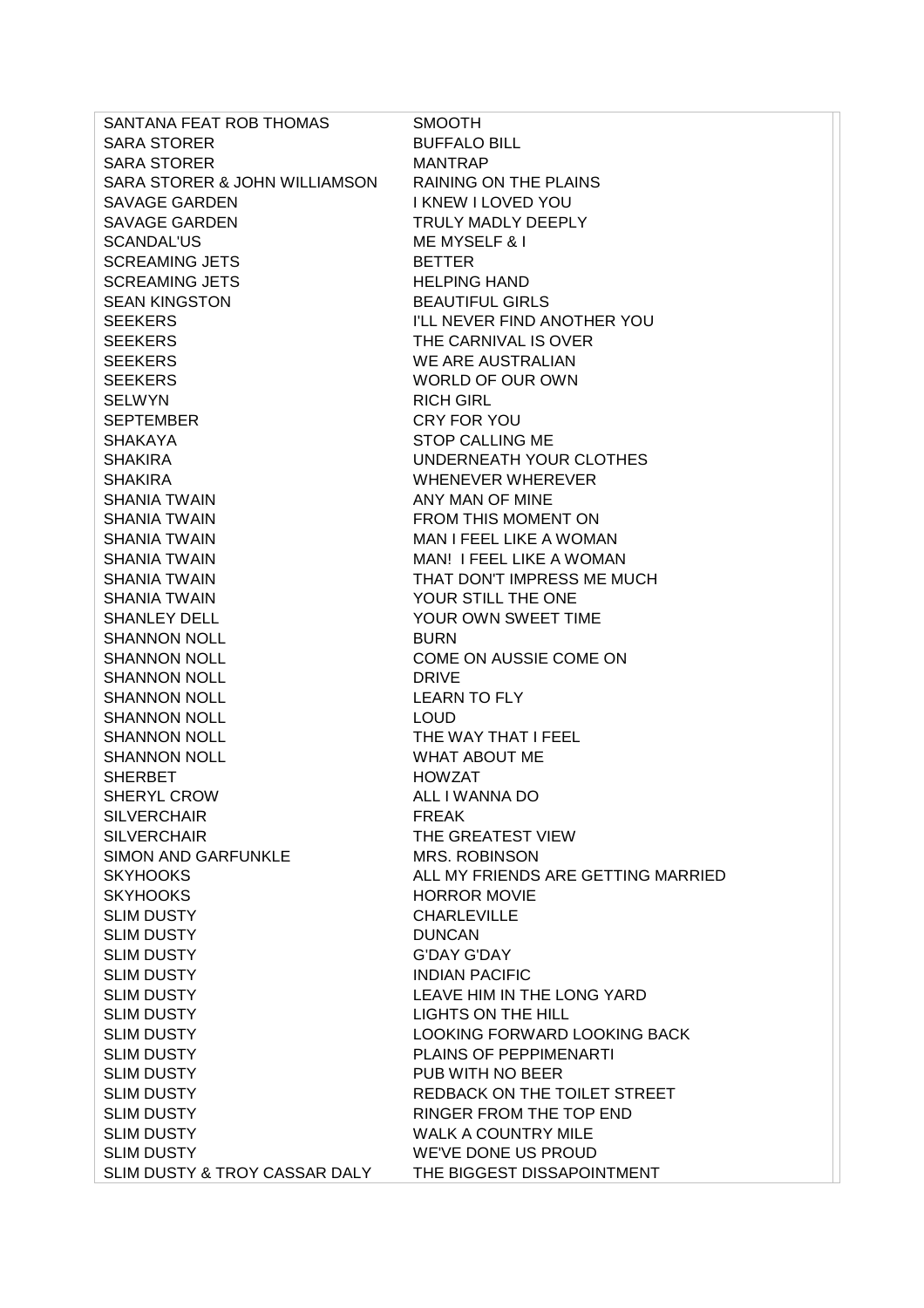SLINKEE MINX SUMMER RAIN SMOKY DAWSON WILD COLONIAL BOY SNEAKY SOUND SYSTEM UFO SPICE GIRLS STOP SPIDERBAIT BLACK BETTY SPLIT ENZ I GOT YOU SPLIT ENZ I SEE RED SPLIT ENZ SIX MONTHS IN A LEAKY BOAT STAN WALKER BLACK BOX STARS ON 45 BEATLES MEDLEY STARS ON 45 **IF YOU COULD READ MY MIND** STARSAILOR **FOUR TO THE FLOOR** STEPPENWOLF BORN TO BE WILD STEVE EARL COPPERHEAD ROAD STEVIE WRIGHT **EXIE** SUNNYBOYS ALONE WITH YOU TALKING HEADS TAKE ME TO THE RIVER TAMMIN SURSOK POINTLESS RELATIONSHIP TANIA KERNAGHAN BOYS IN BOOTS TANIA KERNAGHAN DUNROAMIN STATION TAXI RIDE **CREEPING UP SLOWLY** TAXI RIDE GET SET TAYLOR SWIFT FIFTEEN TED MULREY GANG **EXAMPLE A REALL STARKTOWN STUTTERS BALL** TED MULREY GANG **IN THE SAMING WAS SERVED METALLY OF SAMING WATER** TENACIOUS D TRIBUTE THE BAND **THE WEIGHT** THIRSTY MERC SOMEDAY SOMEDAY TIMBERLAND FEAT. KARI HILSON THE WAY I ARE TINA ARENA BURN TINA ARENA CHAINS TINA ARENA HEAVEN HEAVEN HELP MY HEART TINA ARENA NOW I CAN DANCE TINA ARENA SORRENTO MOON TINA ARENA SYMPHONY OF LIFE TINA ARENA WASN'T IT GOOD TINA ARENA WHISTLE DOWN THE WIND TINA COUSINS PRAY TLC NO SCRUBS TLC WATERFALLS TOM JONE **BURNING DOWN THE HOUSE** TOM JONES DELILAH TRADITIONAL AUSSIE JINGLE BELLS TRAIN DROPS OF JUPITER TRAVELLING WILBURYS END OF THE LINE TRISHA YEARWOOD HOW DO I LIVE TROY CASSAR DALY LADIES IN MY LIFE UNCLE KRACKER FOLLOW ME VAN MORRISON BROWN EYED GIRL VAN MORRISON BROWN EYED GIRL

SONIA DA DA YOU DON'T TREAT ME NO GOOD TONY BENNETT IN SAN FRANSISCO TROY CASSAR DALY THEY DON'T MAKE THEM LIKE THAT ANYMORE U2 **PRIDE (IN THE NAME OF LOVE)**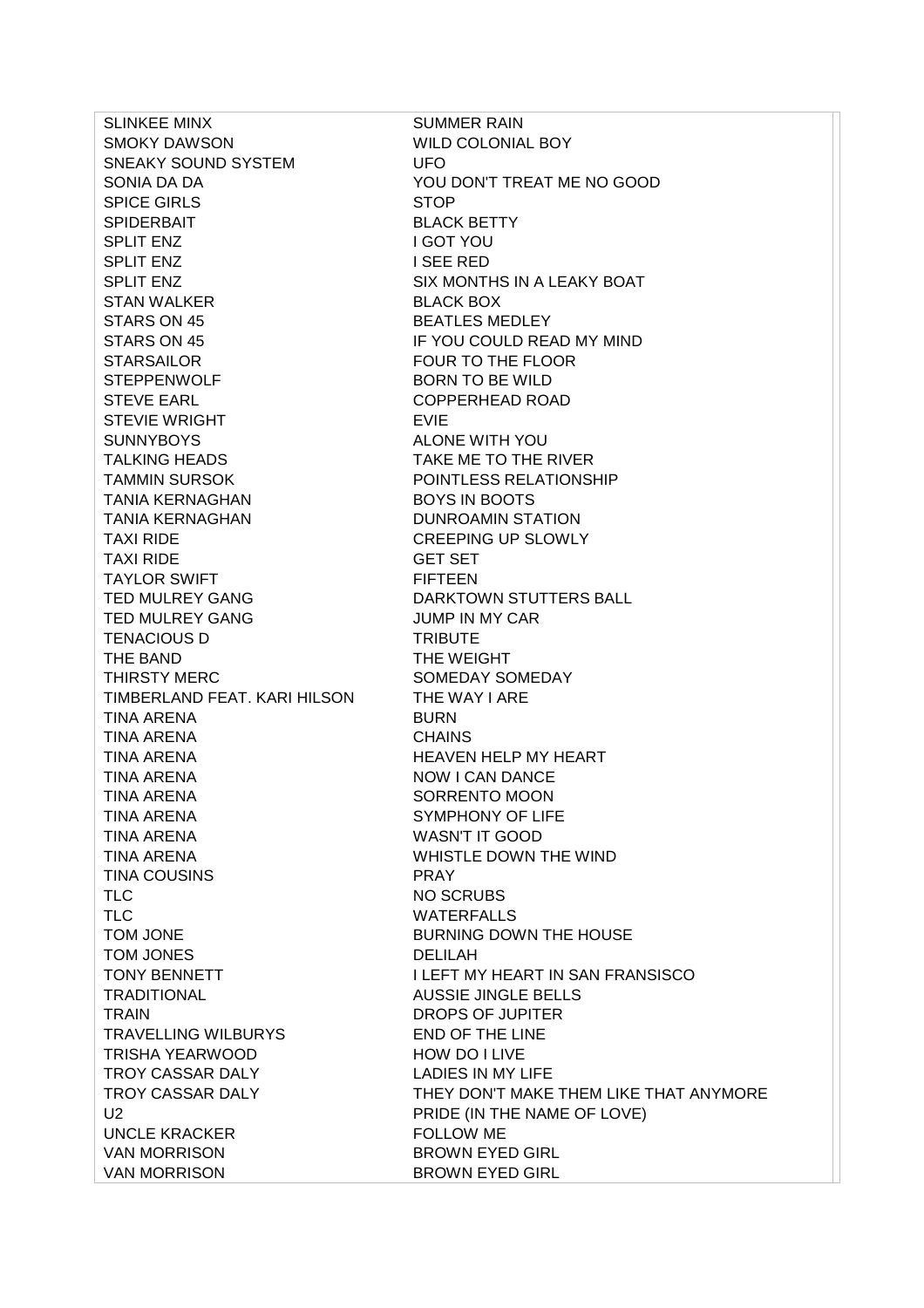VAN MORRISON GLORIA VAN MORRISON MOONDANCE VAN MORRISON MOONDANCE VANESSA AMEROSI ABSOLUTELY EVERYBODY VANESSA AMEROSI SHINE VANESSA AMEROSI THE POWER VARIOUS BOTANY BAY VILLAGE PEOPLE THE Y.M.C.A. VIOLENT FEMMES BLISTER IN THE SUN WAIFS **LIGHTHOUSE** WEDDINGS PARTIES ANYTHING FATHER'S DAY WENDY MATHEWS THE DAY YOU WENT AWAY WHITLAMS BLOW UP THE POKIES WHO THE MY GENERATION WILL SMITH **MEN IN BLACK** WOLVERINES 65 ROSES YOTHU YINDI DJAPANA YOUNG M.C. BUST A MOVE ZZ TOP GIMME ALL YOUR LOVIN'